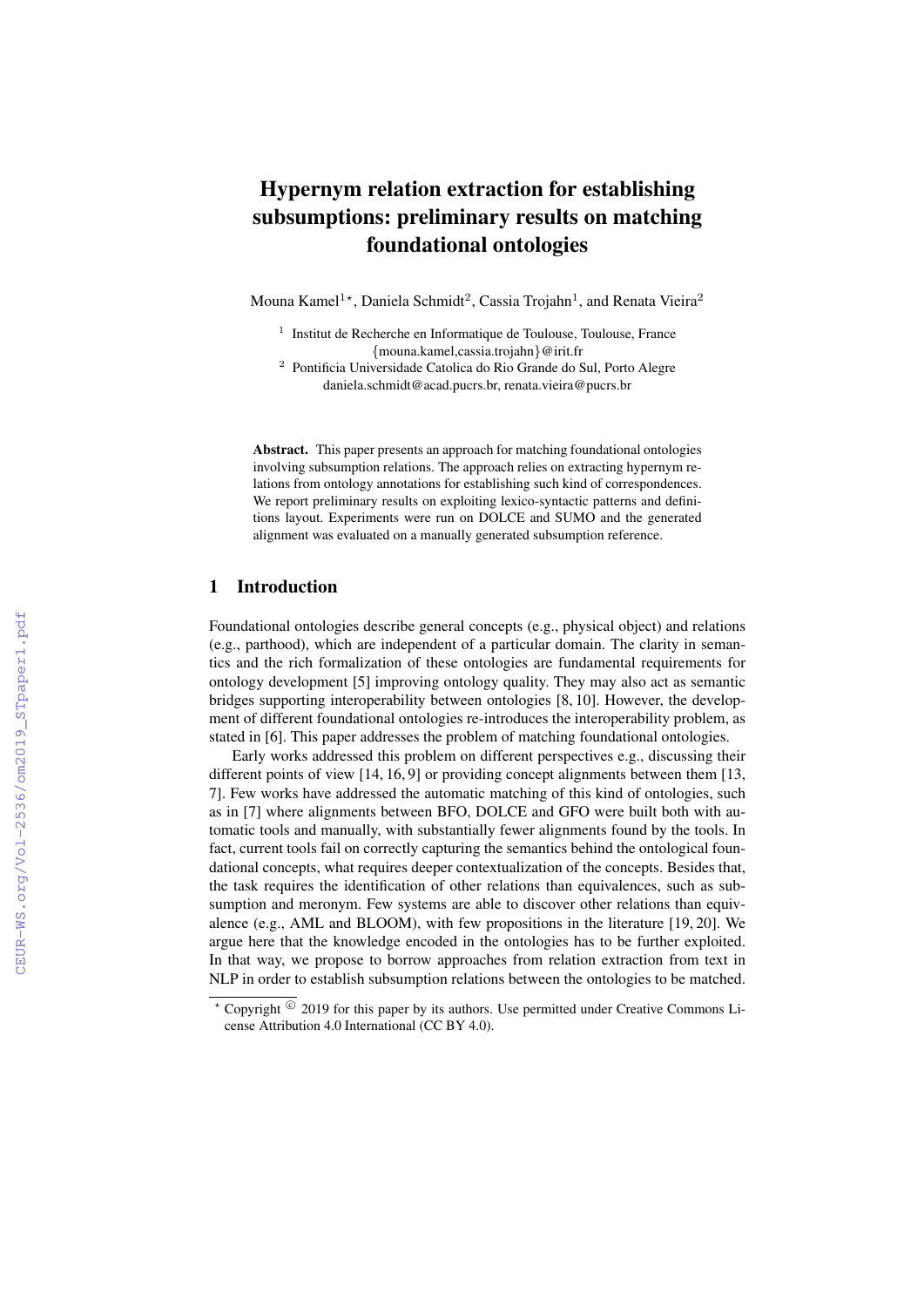2 Mouna Kamel, Daniela Schmidt, Cassia Trojahn, and Renata Vieira

While the approach is not completely new, as NLP techniques are often used to extract knowledge from text, their exploitation in ontology matching brings some novelty.

Relation extraction in ontology matching has been considered in few works. In [15], a supervised method learns patterns of subsumption evidences, while in [1] the approach relies on free-text parts of Wikipedia in order to help detecting different types of relations, even without clear evidence in the input ontologies themselves. Hearst patterns has been adopted in [17] and [18], with the former using them to eliminate noise in matching results. Here, we report preliminary results on exploiting lexico-syntactic patterns from Hearst [4] and evidences of hypernym relation carried out in definitions layout. Experiments were run on DOLCE and SUMO and the generated alignment has been evaluated on a manually generated subsumption reference. The novelty here is to exploit such methods for foundational ontology matching involving subsumption.

#### 2 Proposed approach

Our approach relies on two main steps: (i) hypernym extraction from ontology annotations and (ii) subsumption generation between ontology concepts, as detailed below.

*Hypernym extraction* The hypernym relation extraction takes as input the ontology annotations as concept definitions (what are common in top-level ontologies). A *definition* attaches a meaning to a term denoting the concept. The term that is to be defined is called the *definiendum*, and the term or action that defines it is called the *definiens*. In the example below, the *definiendum* = "Product" and the *definiens*="An Artifact that is produced by Manufacture and that is intended to be sold". Many linguistic studies show that definitions mostly express one of the main lexical relations e.g., hypernymy, meronymy or synonymy, between *definiens* and *definiendum* [11].

```
<owl:Class rdf:ID= "Product">
 <rdfs:comment> An Artifact that is produced by Manufacture and
 that is intended to be sold.</rdfs:comment>
</owl:Class>
```
Different strategies are exploited for extracting the hypernym relations:

*Hypernym relations expressed using definitions layout* We focus on cases where the *definiens*starts by expressing an entity (denoted by a term and different from the *definiendum*) which have some properties. In the above example, the entity in the *definiens* is "Artifact" and the property is "that is produced by Manufacture and that is intended to be sold". Thus the *definiendum* (Product) is an *hyponym* of the definiens (Artifact). When no property is expressed, it is usually a synonym relation, as below:

```
<owl:Class rdf:about="#Quale">
 <rdfs:comment> An atomic region. </rdfs:comment>
</owl:Class>
```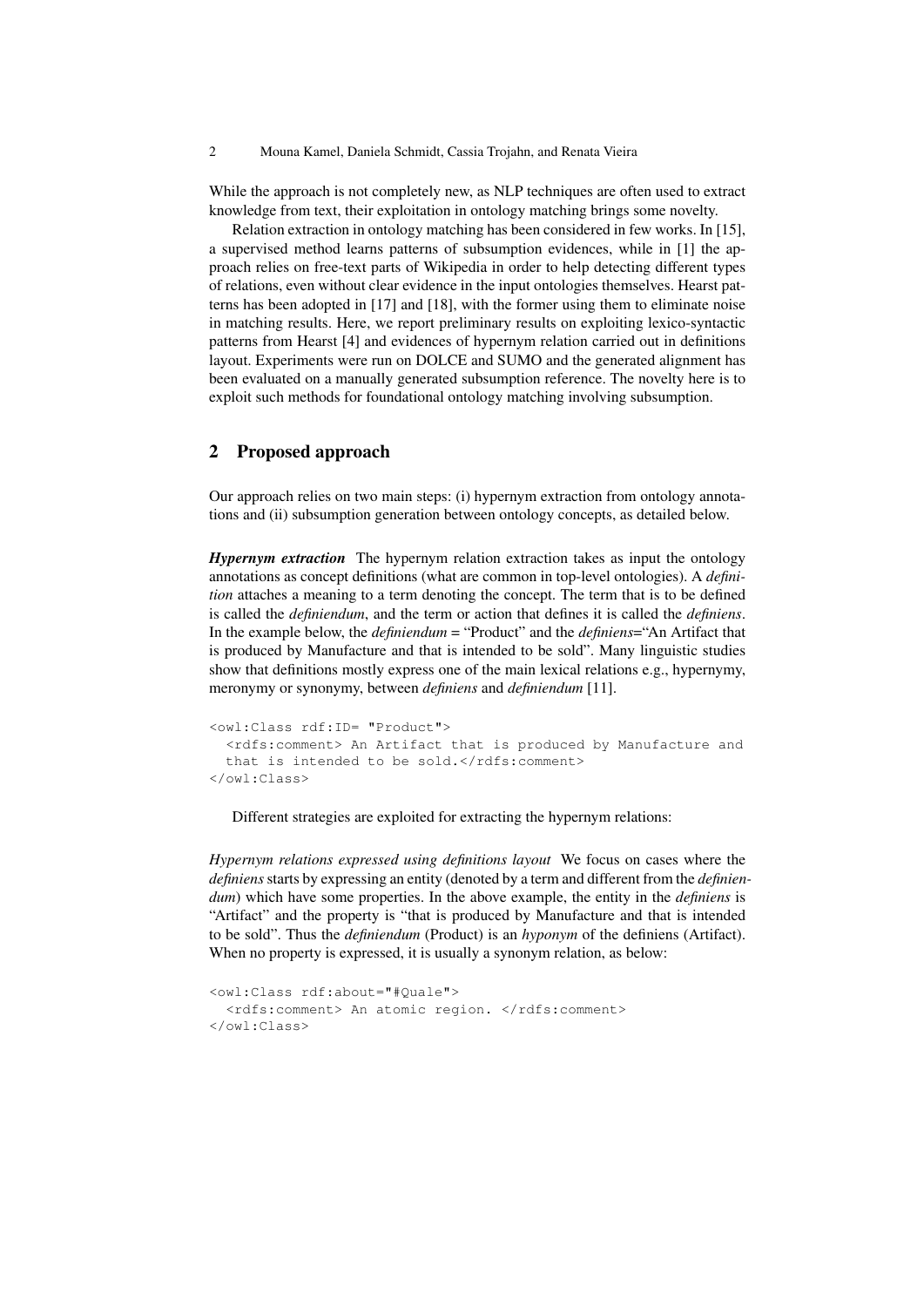*Hypernym relations lexically expressed in text annotations* OWL class definitions may also be more fine grained exploited, as comment paragraphs may contain well-written text. We then exploit this text using a set of lexico-syntactic patterns from Hearst [4]:

```
[NP such as \{NP, \}* \{or|and\} NP], [NP\text{ like } \{NP, \}* \{or|and\} NP], [NP\text{ which }is an example of NP], [NP including {NP,} \} \{or|and\} NP], [NP is called
NP if], [NP is an NP that].
```
For instance, the pattern [NP like  $\{NP, \}$ \*  $\{or| and\}$  NP] means that a noun phrase (NP) must be followed by the word "like", which must be followed by an NP or by a list of NPs separated by comma, having before the last NP "or" or "and". When applied on the definition below, the hypernym relations (Self Connected Object, planet), (Self Connected Object, star) and (Self Connected Object, asteroid) can be identified.

```
<owl:Class rdf:about="#AstronomicalBody">
 <rdfs:comment> The Class of all astronomical objects of
    significant size. It includes Self Connected Objects
    like planets, stars, and asteroids ...
</rdfs:comment>
</owl:Class>
```
*Hypernym relations carried out by the concept identifier* Hypernym relations may also be identified from modifiers of a head of a compound noun denoting the identifier of the OWL class. In the example above, the hypernym relation (astronomical body, body) can be identified thanks to this strategy.

*Subsumption generation* Having extracted all the hypernym relations from both ontologies to be matched, we verify if the terms appearing as hyponyms and hypernyms denote concepts in the ontologies. In the example above, as the alignment is directional, "Product" denotes a concept in the source ontology and "Artifact" in the target ontology, hence this hypernym pair is kept.

# 3 Experiments

*Material and methods* We used the foundational ontologies DOLCE [3]<sup>1</sup>, an ontology of *particulars* which aims at capturing the ontological categories underlying human commonsense; and SUMO  $[12]^2$ , an ontology of particulars and universals. The reference alignment involving 41 subsumption correspondences comes from [13]. The approach has been implemented with GATE: to extract concepts and their associated comments from the ontology OWL file and restructuring them according to an XML format; to identify terms using first the TermoStat term extractor, and then expanding the recognition of terms using JAPE rules (for instance, the sequence made of a TermoStat term preceded or followed by adjectives, constitutes a new term); to annotate the XML corpus with different NLP tools (ANNIE Tokenizer, Stanford POS, Stanford parser, Gazeteer of identified terms); and to identify hypernym relations.

<sup>1</sup> http://www.loa.istc.cnr.it/old/DOLCE.html

<sup>2</sup> https://github.com/ontologyportal/sumo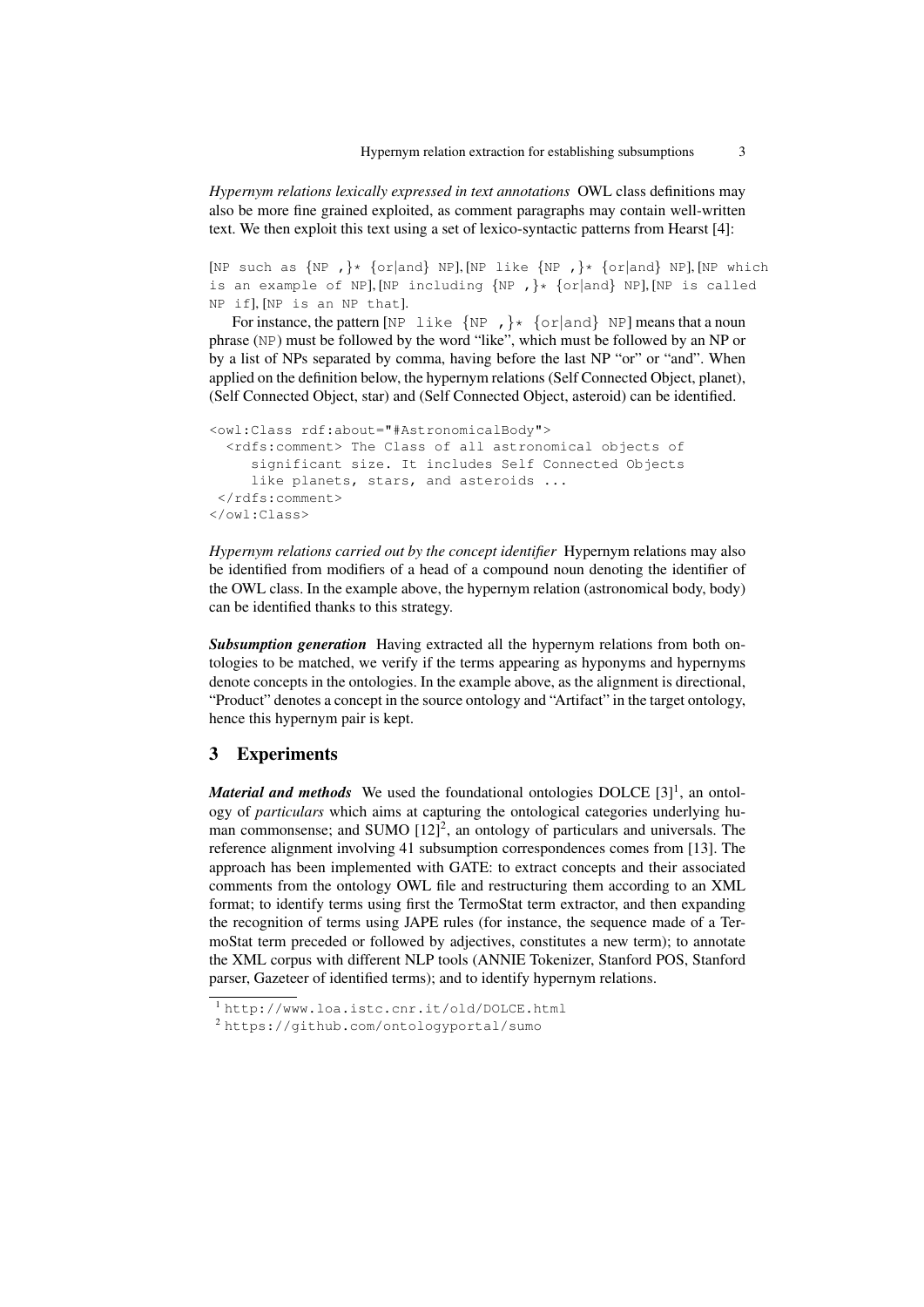4 Mouna Kamel, Daniela Schmidt, Cassia Trojahn, and Renata Vieira

*Results and discussion* Table 1 shows the results of each strategy and their combination. As somehow expected, patterns are very precise while head modifier provides good results in terms of recall with respect to the other strategies. Comparing the approach to the OAEI 2018 matchers<sup>3</sup> (Table 2), besides the fact that we do not distinguish subsumption and equivalence relations when computing precision and recall, no matcher were able to find the correspondences. From the 41 reference correspondences, only one correspondence refers to similar terms (dolce:geographical-object and sumo:GeographicArea) and 5 of them could be found via a head modifier method (e.g., dolce:organization and sumo:PoliticalOrganization). In order to see how close the generated alignments were to the reference, we have calculated the relaxed precision and recall [2], that measure the closeness of the results to the reference. While the results of our approach are not that close to the reference, in terms of recall we obtain results similar than the relaxed recall for all matchers.

| Combination Lavout |  |  |  |  | Patterns |                                                          |  |  |  |  | Head modifier   Layout+patterns |  |  |  |
|--------------------|--|--|--|--|----------|----------------------------------------------------------|--|--|--|--|---------------------------------|--|--|--|
| $\mathbf{p}$       |  |  |  |  |          | $F$ R $P$ F R $P$ F R $P$ F R $P$                        |  |  |  |  |                                 |  |  |  |
|                    |  |  |  |  |          | .27 .28 .18 .13 .10 1,00 .05 .03 .32 .20 .15 .22 .16 .13 |  |  |  |  |                                 |  |  |  |

Table 1. Results of the different relation extraction strategies.

| <b>System</b>                               |   |   | Classical   Relaxed |                                  |                              |
|---------------------------------------------|---|---|---------------------|----------------------------------|------------------------------|
|                                             | P | F | $R$   $P$   $F$     |                                  | R                            |
| M1                                          |   |   |                     |                                  | [00, 00, 00, 00, 00, 00, 00] |
| M <sub>2</sub>                              |   |   |                     |                                  | $.00.00.00$ .33.18.15        |
| M <sub>3</sub>                              |   |   |                     | .00 .00 .00 .39 .27 .21          |                              |
| M4                                          |   |   |                     | .00 .00 .00 .77 .34 .21          |                              |
| M <sub>5</sub>                              |   |   |                     |                                  | .00 .00 .00 .32 .25 .17      |
| M6                                          |   |   |                     |                                  | $.00.00.00$ .28.14.12        |
| M7                                          |   |   |                     | .00 .00 .00 .57 .31 .21          |                              |
| M8                                          |   |   |                     | $.00 \, .00 \, .00$ .00.50.42.21 |                              |
| [29. 28. 28. 20. 20. 23. Proposed approach] |   |   |                     |                                  |                              |

Table 2. Classical and relaxed precision (P), recall (R) and F-measure (F) of the proposed approach and matchers.

### 4 Conclusions

We have reported here preliminary results on exploiting symbolic hypernym relation extraction approaches for generating subsumption correspondences between foundational ontologies. This task is still a gap in the field and the initial results presented here can be improved in different ways. First of all, we plan to improving the relation extraction by (i) extending the list of lexico-syntactic patterns, (ii) exploiting syntactic analysis of the text and treating anaphores, and (iii) using background resources such as DBpedia, BabelNet (in particular top level layers of these resources). We also plan to combine relation extraction strategies with matching strategies (structural) and word embeddings, as well as to work on other lexical relations like meronymy. Finally, we plan to apply the approach on domain ontologies.

<sup>&</sup>lt;sup>3</sup> The aim here is not to evaluate the matching systems themselves, for that reason, their names have been anonymized.